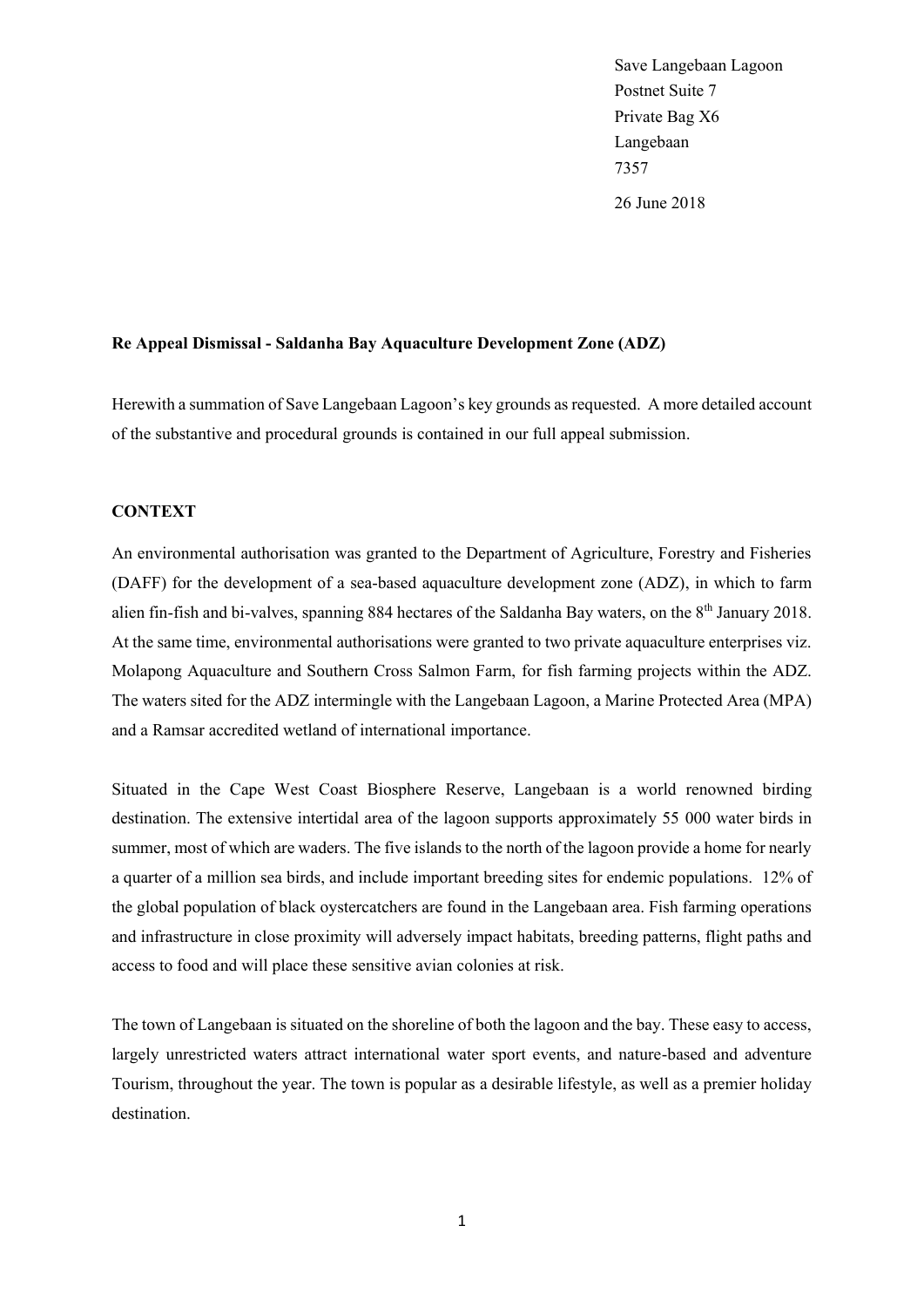As such, the high-growth tourism and hospitality industries are significant employment creators. Floating fish factories are incongruent with the socio-economic profile of Langebaan which is irrefutably predicated on the health, accessibility and unspoilt seascapes of the lagoon and bay waters.

Aquaculture is promoted by DAFF as an opportunity for job creation. However, the number of new jobs forecast for the ADZ, to be phased in over a period of 5 to 10 years, is negligible in comparison with the current employment statistics in the hospitality and tourism sectors of Langebaan. In addition, Langebaan's robust tourism industry has precipitated a growth spike in the job-intensive construction, services and retail sectors.

The proposed development overlaps significantly with the area traditionally fished by Langebaan's small-scale fishers. The development will prevent this community from accessing the waters that have produced their livelihood and food for generations.

Sea-based, industrial-scale aquaculture activity is widely acknowledged by proponents and critics alike, as posing numerous risks to the receiving environment. The well-documented global experience shows that many of these risks cannot be mitigated despite assurances to the contrary, resulting in irreversible ecological degradation and sterilisation. The Langebaan Lagoon is a shallow, sensitive marine ecosystem making it particularly vulnerable to the impact of alien fish species, un-natural infrastructure and nutrient over-load from fish feed, faecal and chemical waste.

In February 2017 a group of concerned Langebaan residents, home and business-owners founded Save Langebaan Lagoon Action Group (SLL) to respond formally to the above threats. Currently, we represent approximately 1500 interested and affected parties.

Save Langebaan Lagoon is not against aquaculture per se – we recognise the role that aquaculture could potentially play in contributing to employment creation, food security and addressing the overexploitation of wild marine resources. We therefore would welcome an on-shore aquaculture development in the vicinity of Langebaan, appropriately sited in an industrial zone.

Our opposition centres on the scale of the ADZ, the poorly executed public participation process, the significant gaps in scientific data, the absence of a comprehensive socio-economic study of Langebaan and a cost to benefit analysis of the project. An ongoing scientific study of the marine area sited for the ADZ and that of the interconnected Lagoon system, now in its  $20<sup>th</sup>$  year, confirms that the ADZ will compromise the numerous ecosystem services that this unique bay-lagoon provides, with irreplaceable losses in ecological capital. (Saldanha Bay Water Quality Forum Trust). The Applicants have failed to consider this rigorous, long-term data.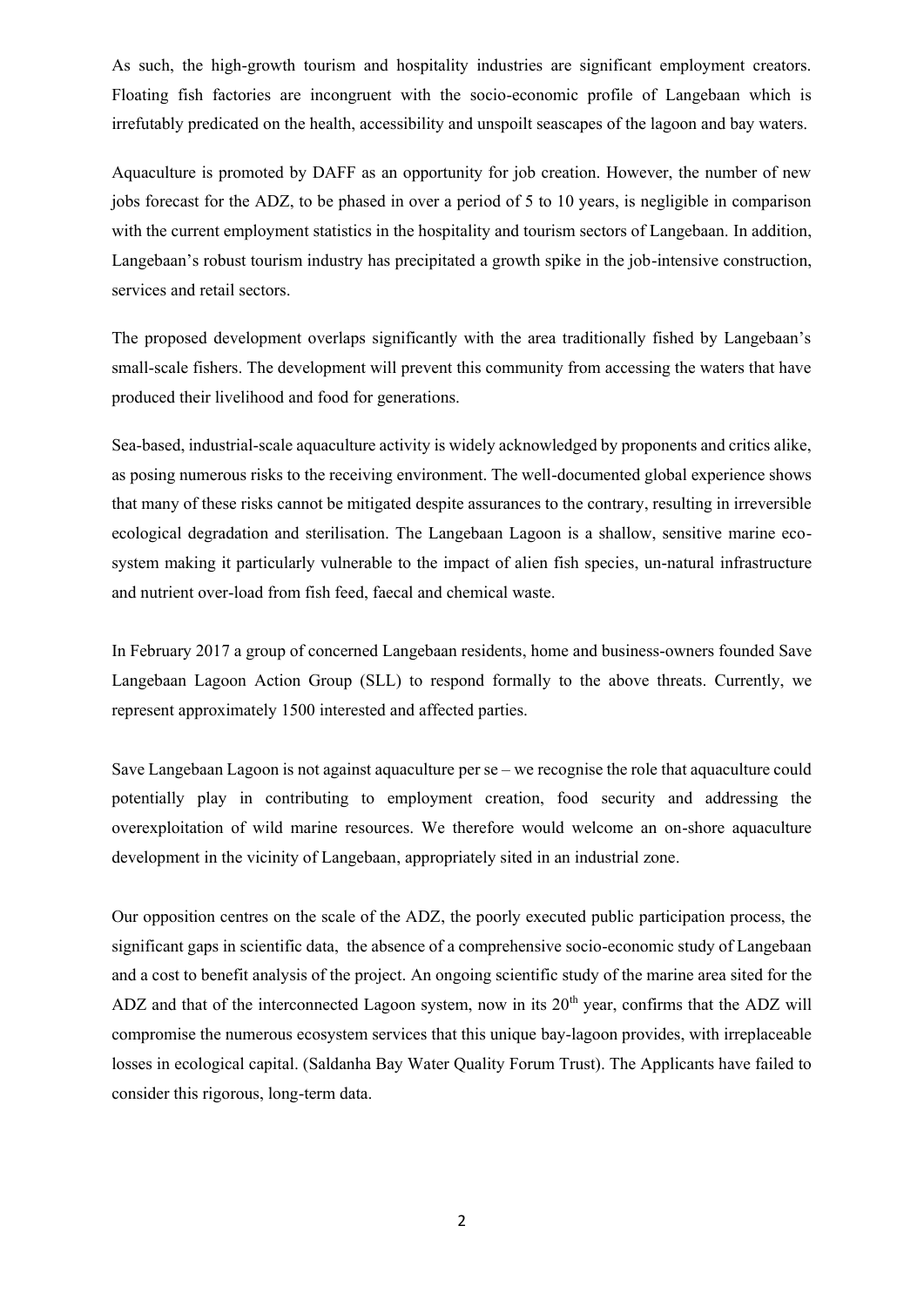### **KEY GROUNDS**

- *1. Procedurally flawed public participation process*
	- A material percentage of home owners do not live permanently in Langebaan and therefore were excluded in the stakeholder engagement process (advertisement placement, site notices, public open day siting), by a narrow approach to the application of the EIA Regulations. "Reasonable alternative methods" should have been employed to engage with the Langebaan community more widely, as directed in the EIA Regulations.
	- No attempt was made by Applicants to engage with the small-scale fishers of Langebaan and Saldanha Bay and their industry association, Coastal Links, in the initial planning phase of the development.
	- No attempt was made to engage the Saldanha Bay Tourism Organisation, despite the importance of tourism to the region.
	- Notification placement was biased towards those having access to the town of Saldanha Bay, as the only notification placement in Langebaan was at the Langebaan Yacht Club, thereby excluding access by a more diverse and accurate representation of the Langebaan community.
	- Applicants failed to apply "reasonable alternative methods" for those I&APs who may be illiterate, or who have "any other disadvantage" (language, lack of access to public forum and focus meeting venues) in being able to participate in the public participation process, as directed in the EIA Regulations.
- *2. Failure to disclose relevant information and/or misrepresentation of material facts and/or absence of material information*
	- Failure by applicants to assess the impact of the ADZ on Langebaan's Tourism and Hospitality industries and therefore, Langebaan's economy.
	- Failure to disclose the key socio-economic distinctions between Langebaan and Saldanha Bay.
	- Failure by the Applicants to conduct a comprehensive cost-to-benefit analysis of the ADZ. It is relevant that the absence of such an analysis was one of the key reasons that Minister Molewa suspended the authorization for DAFF's proposed sea-based ADZ in Port Elizabeth in 2015 (Appeal Decision - Algoa Fish Farm Reference: LSA 138222). The Minister directed DAFF to conduct a detailed analysis of the projected revenue and employment opportunities likely to be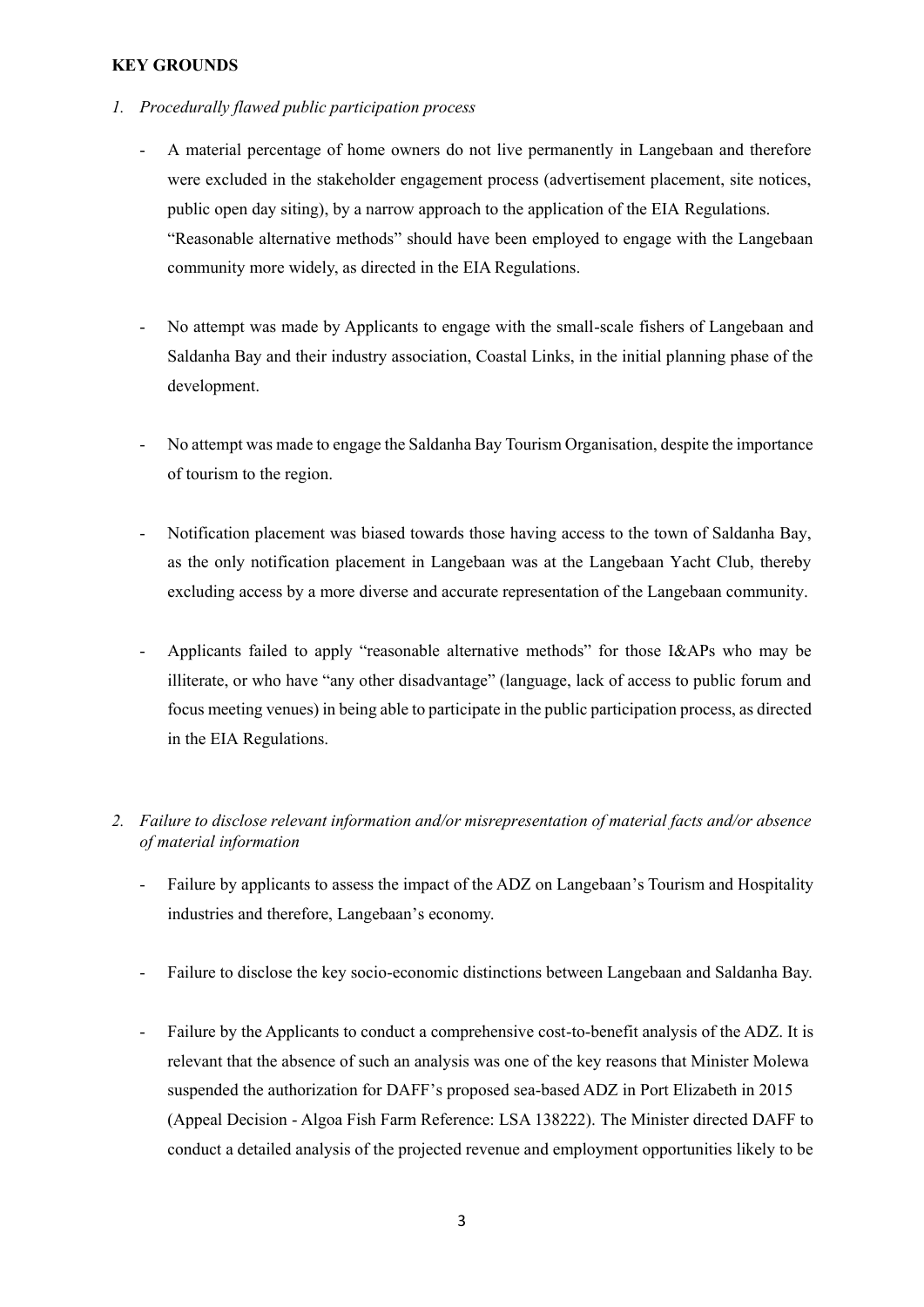created by the ADZ, measured against the perceived loss in revenue and employment opportunities as a result of the proposed project.

# *3. Failure to adequately regard relevant guidelines and bio-physical planning instruments*

- The current spatial plans for the region and the Saldanha Bay Municipality are aligned and mutually supportive. These planning instruments emphasise the importance of tourism (specifically nature-based tourism) to Langebaan's and the region's economy and prioritise the growth of the industry as a key strategy. Refer: Saldanha Bay EMF (2015), Saldanha Bay SDF (2011), West Coast National Park Management Plan (2013) and West Coast DM SDF (2014).
- Although the development is located adjacent to the West Coast National Park and affects a number of Marine Protected Areas (MPAs), the key planning documents viz. the West Coast National Park Management Plan (2013) and the West Coast DM SDF (2014) were not regarded as relevant to the assessment of the impact of the ADZ.
- The Saldanha Bay Municipality SDF's planning principles for Langebaan are not supportive of the ADZ, viz:
	- i) Conserve the lagoon and beaches that provide a major tourism attraction for the area;
	- ii) Promote tourism development based on unique eco-tourism opportunities of the area;
	- iii) Restrict developments which sever public access to the lagoon.

# *4. Failure to assess Alternatives*

- The Applicants failed to submit detailed identification, description, evaluation and comparison of alternatives as required under the EIA Regulations.
- The Algoa Bay ADZ Appeal Decision refers. Of relevance is the finding by the Minister of Environmental Affairs that the lack of a detailed assessment of the feasibility of the preferred alternative was a material aspect in the suspension of the authorisation.<sup>1</sup>
- Applicants failed to identify and investigate any alternative to the preferred open cage method for rearing fin-fish e.g. closed system cages, in keeping with global aquaculture trends.

**.** 

<sup>&</sup>lt;sup>1</sup> LSA138222 – 18 August 2015. Appeal Decision. 4 at 4.2.1. and at 4.5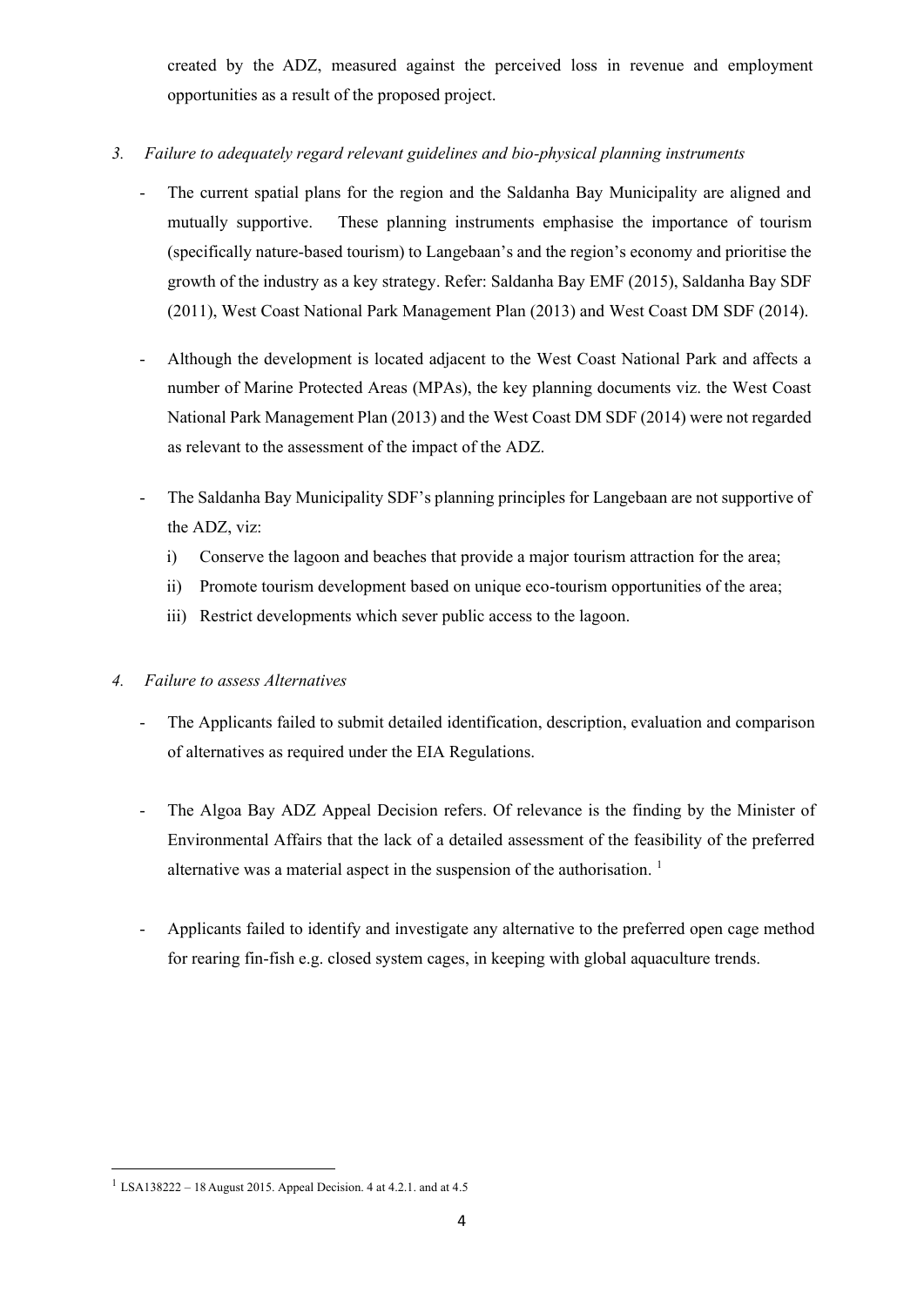- Currently, the externality costs of the impact from feed and faecal matter degradation of the ADZ receiving environment from the open cages will place an unfair burden of cost on the affected community for generations. <sup>2</sup>
- The Applicants failed to consider and assess the alternative of a land-based ADZ, despite successful Southern African examples thereof, including the proposal by Coega Development Corporation (CDC) to develop a 440 ha land-based aquaculture zone in the Nelson Mandela Bay Municipality, for which an Environmental Authorisation was granted in February 2018.

### *5. Failure to accurately describe and investigate the receiving environment*

- The Applicants failed to consider that the receiving environment of the ADZ spatial area must include the Langebaan Lagoon wetland ecosystem and the Marine Protected Areas in proximity to the site selection as these critical areas of biodiversity are irrefutably and inextricably connected to the areas of Saldanha Bay demarcated for aquaculture. <sup>3</sup>
- The Applicants' based their findings on selective and localised studies of the site-specific area. The criteria used to determine the scale and significance of impact and therefore the type of monitoring and mitigation measures required were therefore materially deficient.
- The Applicants thus failed to consider the development in the context of the Ramsar status of the Langebaan Lagoon, which South Africa is duty-bound to conserve under the international treaty.<sup>4</sup> By scaling up aquaculture activities in the area, without thorough and independent peerreviewed investigation of long term influences on the Lagoon, the ADZ, as scoped, will place the integrity of the Langebaan Lagoon under threat. Any degradation of this ecosystem is likely to eventuate in a suspension of the Ramsar status and lead to South Africa being listed on the Montreux Record.<sup>5</sup>

**.** 

<sup>&</sup>lt;sup>2</sup> Closed system cages are fish pens through which water cannot pass, thereby closing the farmed fish and limiting effluents and discharges into the open environment. Provides a far more controlled interface between the cultured fish and the natural environment. Due to these advantages, as well as advances in the technology itself over the last several years, closed containment has become widely regarded by scientists, conservationists, some salmon farming companies and the public as a more responsible alternative to net-cage aquaculture. Closed containment culture is a proven, viable technology and is currently used to raise species such as tilapia, trout and salmon in Canada, the US and China.

<sup>3</sup> "Saldanha Bay is directly linked to the shallow, tidal Langebaan Lagoon." Clark BM et al 2017. *The State of Saldanha Bay and Langebaan Lagoon 2017, Technical Report.* Report No. AEC 1741/1 prepared by Anchor Environmental Consultants (Pty) Ltd for the Saldanha Bay Water Quality Forum Trust, October 2017.

<sup>4</sup> The Langebaan Lagoon Wetland System is accredited as a wetland of international importance under the Ramsar Convention on Wetlands (Ramsar), to which South Africa is a signatory. It provides for national action and international cooperation regarding the conservation of wetlands and the wise sustainable use of their resources. www.ramsar.org

<sup>&</sup>lt;sup>5</sup> The Montreux Record is a register of Ramsar wetland sites where changes in ecological character have occurred, or occurring, or are likely to occur due to anthropogenic pressures. www.ramsar.org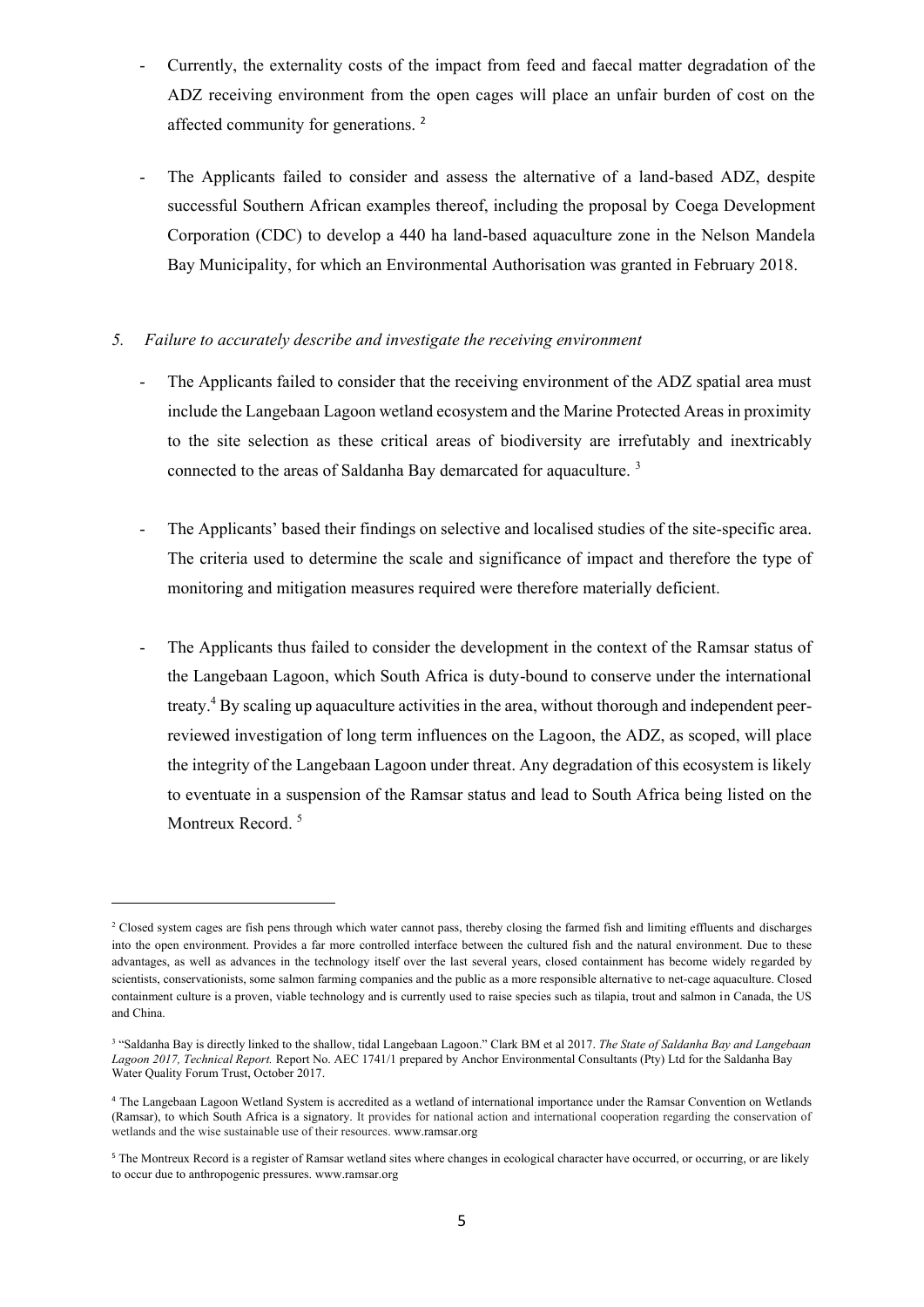### *6. Mitigation measures are unfeasible*

- The scale, complexity and associated costs of mitigations proposed to reduce and prevent identified impacts are impracticable, unrealisable and rely too heavily on self-regulation of the individual farmers.
- Further, that the technical skills and competencies in order to effectively apply the mitigations proposed, are lacking. It is likely that aquaculture activities will commence prior to adequate capacity building in these skills, thereby putting the receiving environment at additional risk.
- The Applicants' exclusion of consideration of the full receiving environment, ensures that the impact measures proposed will only address a selective and disconnected set of impacts. The mitigation measures are predicated on a set of risk assessments that are highly selective and conveniently side-step interrogating the larger ecosystem of which the ADZ spatial area is part.
- Maintaining the integrity of the waters sited for the ADZ will critically depend on protecting the much larger ecosystem to which it is inextricably linked. The absence of making this vital connection renders the Applicants' assessment of impacts and the type of mitigation measures required to address same, nothing more than an exercise in futility.
- The mitigation measures fail to account for the impact of climate change. There is considerable evidence to show that the sea level is rising around the South African coast. "The South African coastline is expected to experience more intense and more frequent extreme weather events; increased saltwater intrusion and groundwater tables; greater tidal influence; increased flooding, with greater extent and frequency…" <sup>6</sup>
- The absence of comparative global experience with regard to the efficacy of mitigation measures is a fundamental shortcoming of the Applicants' submissions. There is considerable peer-reviewed evidence to show wide-scale, irreversible ecological destruction from aquaculture activities in countries that have mature aquaculture industries, with appropriate policy and regulatory arrangements, and where authorities and operators are well capacitated and financed for the implementation of monitoring systems and mitigation measures.

The Swedish Supreme Environmental Court recently stopped several salmon fish farming operations that use cages in open water. "The court questioned whether cages in open water are the best technique and they also question the possibility for the affected waters to break down the amounts of nutrients delivered by the farming without being eutrophicated.

**<sup>.</sup>** <sup>6</sup> WWF Report 2016 *Oceans facts and futures: Valuing South Africa's ocean economy*